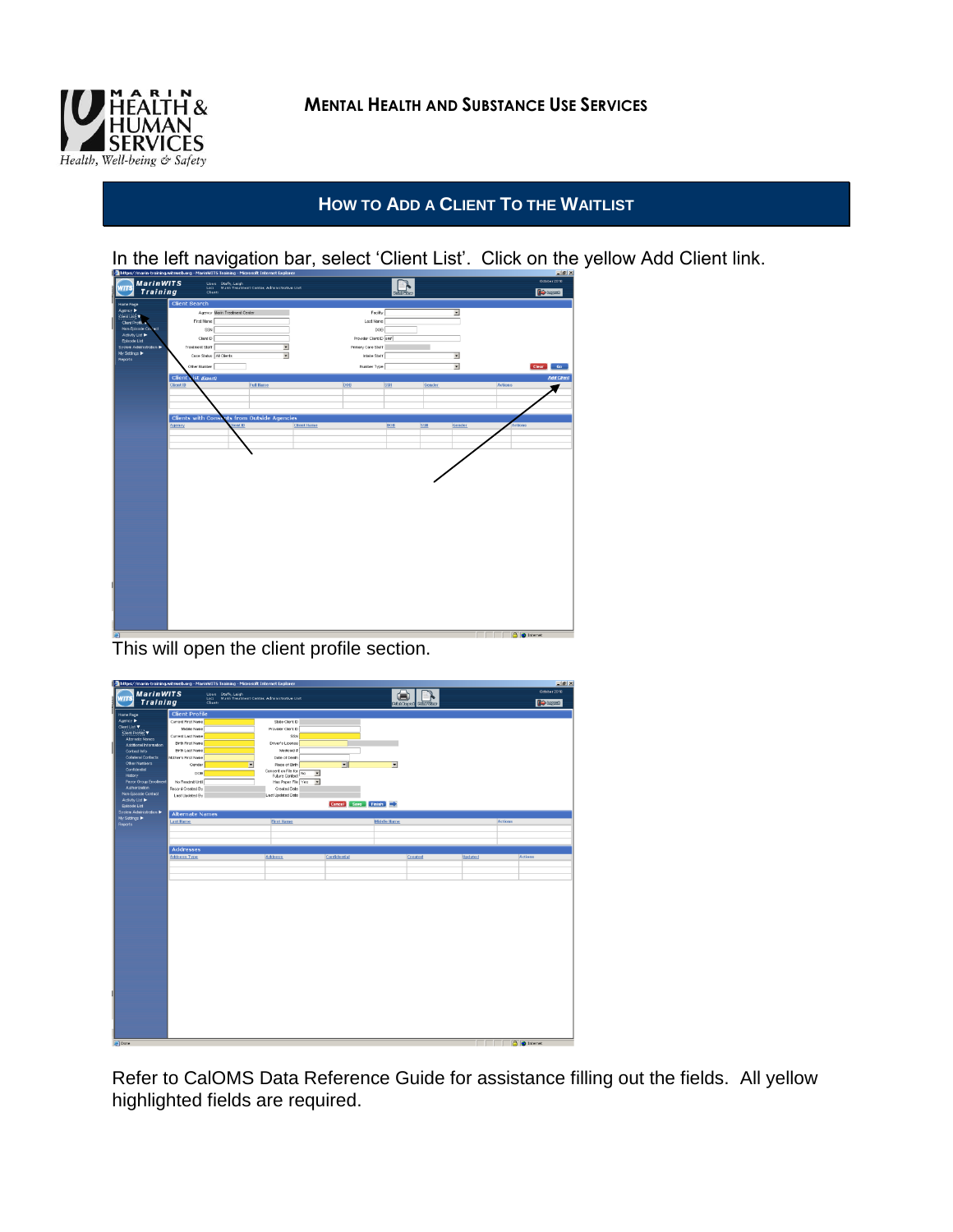

Progress through the Profile by clicking the blue Arrow Buttons on each page.

There are no required fields on this page.



This is the last page that has required information for non Drug-Medi-Cal clients. You can hit the Blue Finish button at the bottom of this page if you do not wish to add additional information.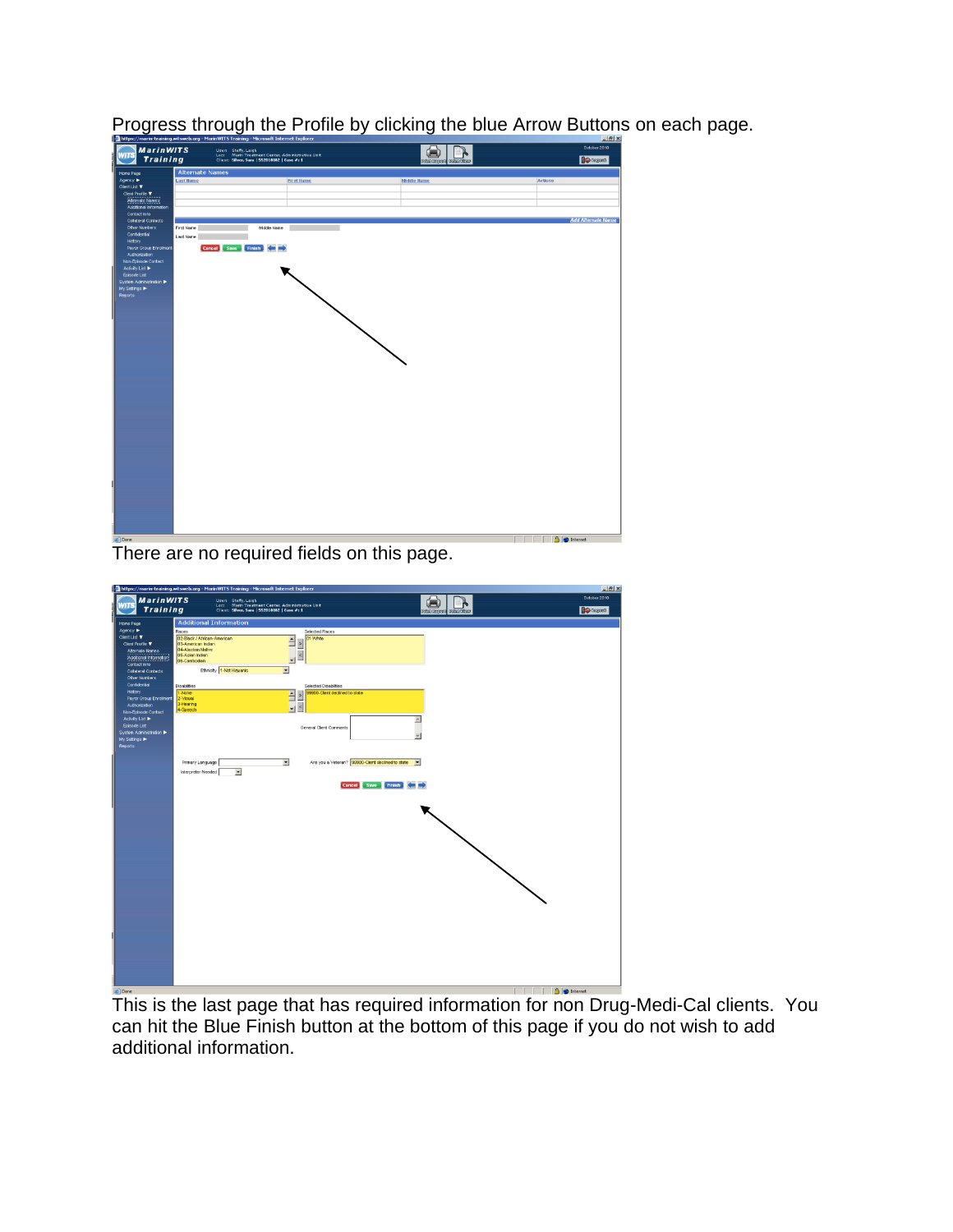Once a client has a profile you can complete the intake form.

If you are already working on this client in the system, select Activity List from the left hand navigation bar. If you are not already working on the client, select the client from the Client List and click on the Activity List link.

|                                             |                                             | https://marin-training.witsweb.org - MarinWITS Training - Microsoft Internet Explorer |                                        |          |                      |                        |                          |                                | $-10 \times$                    |  |  |
|---------------------------------------------|---------------------------------------------|---------------------------------------------------------------------------------------|----------------------------------------|----------|----------------------|------------------------|--------------------------|--------------------------------|---------------------------------|--|--|
| <b>MarinWITS</b><br>WITS<br><b>Training</b> | Clients                                     | User: Steffy, Leigh<br>Loc: Marin Treatment Center, Administrative Unit               |                                        |          |                      | <b>Bulln's Village</b> |                          |                                | October 2010<br><b>P</b> Legent |  |  |
| Home Page                                   | <b>Client Search</b>                        |                                                                                       |                                        |          |                      |                        |                          |                                |                                 |  |  |
| Agency >                                    |                                             | Agency Marin Treatment Center                                                         |                                        |          | Facilty              |                        | $\overline{z}$           |                                |                                 |  |  |
| Client List V                               | First Name                                  |                                                                                       |                                        |          | Last Name Jo*        |                        |                          |                                |                                 |  |  |
| Client Profile<br>Non-Episode Contact       |                                             |                                                                                       |                                        |          | DOB                  |                        |                          |                                |                                 |  |  |
| Activity List ▶                             | SSN                                         |                                                                                       |                                        |          |                      |                        |                          |                                |                                 |  |  |
| Episode List                                | Client ID                                   |                                                                                       |                                        |          | Provider Client ID   |                        |                          |                                |                                 |  |  |
| System Administration                       | <b>Treatment Staff</b>                      |                                                                                       | $\blacksquare$                         |          | Primary Care Staff   |                        |                          |                                |                                 |  |  |
| My Settings >                               | Case Status All Clients                     |                                                                                       | $\blacksquare$                         |          | Intake Staff         |                        | $\overline{\phantom{a}}$ |                                |                                 |  |  |
| <b>Reports</b>                              | Other Number                                |                                                                                       |                                        |          | Number Type          |                        | $\overline{\mathbf{z}}$  |                                | Clear Go                        |  |  |
|                                             | <b>Add Client</b><br>Client List (Export)   |                                                                                       |                                        |          |                      |                        |                          |                                |                                 |  |  |
|                                             | Client ID                                   | <b>Full Hame</b>                                                                      | DOB                                    |          | <b>SSIL</b>          |                        | Gender                   | Actions                        |                                 |  |  |
|                                             | JB1010181                                   | John, Bob                                                                             | 1/1/1981                               |          | 101-11-1010          |                        | Male                     | <b>Profile   Activity List</b> |                                 |  |  |
|                                             | JC1040156                                   | Jones, Casey                                                                          | 4/1/1956                               |          | 444-00-5678          | Male                   |                          | Profile   Activity List        |                                 |  |  |
|                                             | jm2030954                                   | jones, mary                                                                           |                                        | 3/9/1954 | 99900                | Female                 |                          | <b>Profile   Activity List</b> |                                 |  |  |
|                                             | JM1101567                                   | Jones, Micki                                                                          | 10/15/1967                             |          | 99902<br>000-00-0003 |                        | Mole                     | ĸ<br>Profile   Activity List   |                                 |  |  |
|                                             | JS1010174                                   | Jones, Stephen                                                                        | 1/1/1974                               |          |                      |                        | Male                     | <b>Profile   Activity List</b> |                                 |  |  |
|                                             | JM205118B                                   | Joyce, Marti                                                                          | 5/11/1988                              |          | 444-44-1234          |                        | Female                   | Profile   Activity List        |                                 |  |  |
|                                             | Clients with Consents from Outside Agencies |                                                                                       |                                        |          |                      |                        |                          |                                |                                 |  |  |
|                                             | Agency                                      |                                                                                       | <b>Client ID</b><br><b>Client Hame</b> |          | DOB                  |                        | <b>SSN</b><br>Gender     |                                | Actions                         |  |  |
|                                             | Marin Assessment Agency                     |                                                                                       | JS1010174<br>Jones, Stephen            |          | 1/1/1974             |                        | 000-00-0003              | Male                           | Activity List                   |  |  |
|                                             |                                             |                                                                                       |                                        |          |                      |                        |                          |                                |                                 |  |  |
|                                             |                                             |                                                                                       |                                        |          |                      |                        |                          |                                |                                 |  |  |
| Done                                        |                                             |                                                                                       |                                        |          |                      |                        |                          |                                | ₿<br><b>D</b> Internet          |  |  |

If this is a new or previous client the Episode List will automatically open. Select the Start New Episode text from the right of the screen.

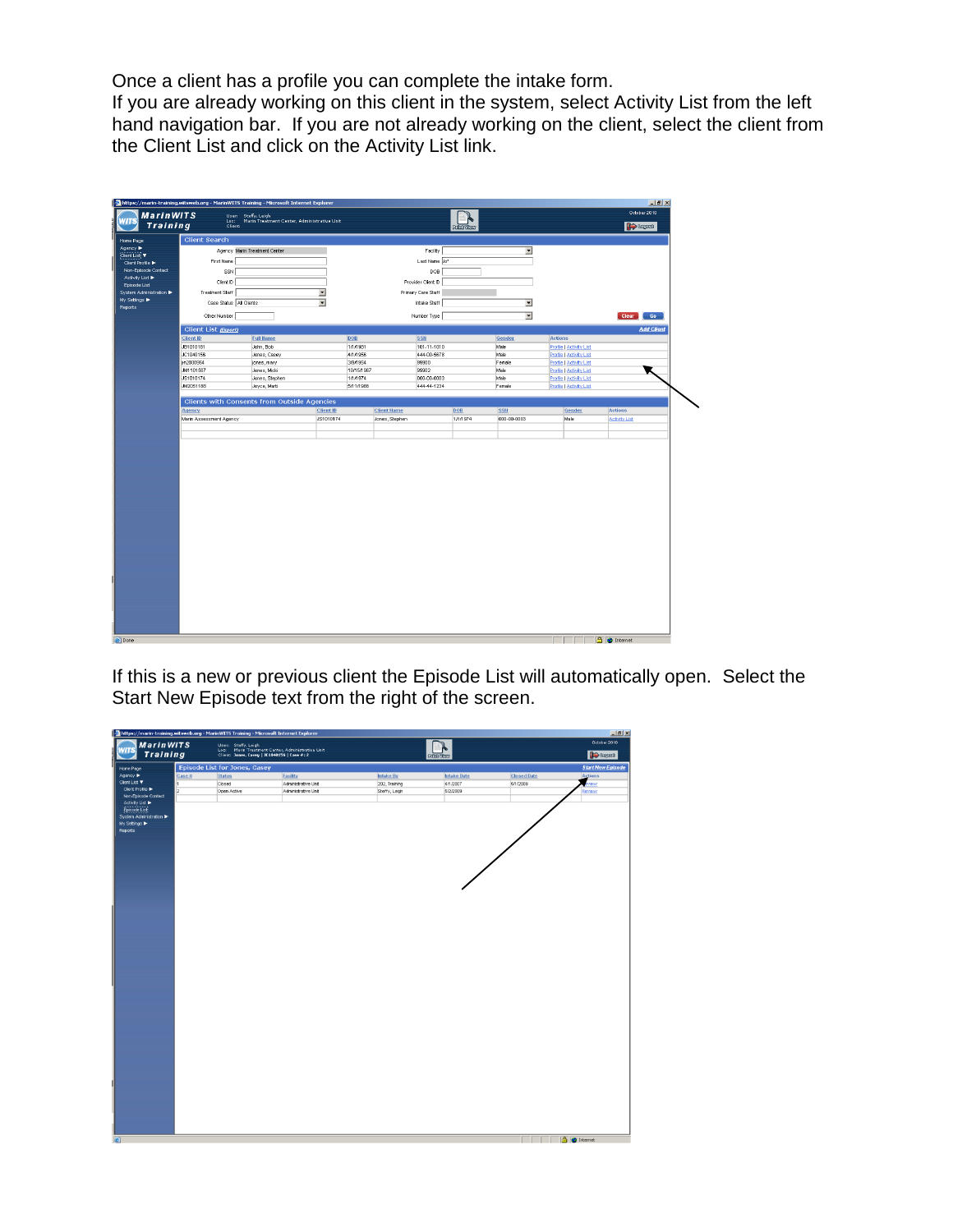Complete the yellow required fields.

| <b>MarinWITS</b><br>71 L<br>Training | inches's communication in the property of the community of manual contraction more community and<br>User: Steffy, Leigh<br>Loc: Marin Treatment Center, Administrative Unit<br>Client: Jones, Casey   JC1040156 |                                                   | <u>__</u><br>October 2010 |
|--------------------------------------|-----------------------------------------------------------------------------------------------------------------------------------------------------------------------------------------------------------------|---------------------------------------------------|---------------------------|
|                                      |                                                                                                                                                                                                                 | <b>Robert Corporate</b><br><b>Bulling Clients</b> | <b>Department</b>         |
| Home Page                            | <b>Intake Case Information for Jones, Casey</b>                                                                                                                                                                 |                                                   |                           |
| Agency ><br>Client List              | Intake Facility Administrative Unit<br>Ξ                                                                                                                                                                        | Case #3                                           |                           |
| Clert Profie                         | $\overline{z}$ s.<br>Intake Staff Steffy, Leigh                                                                                                                                                                 | $\blacksquare$<br>Case Status Open Active         |                           |
| Non-Episode Contact                  | Initial Contact                                                                                                                                                                                                 |                                                   |                           |
| Activity List $\Psi$                 | E<br>Residence                                                                                                                                                                                                  | Inteke Dote                                       |                           |
| <b>Freske</b>                        | Ξ<br>Source of Referral                                                                                                                                                                                         | Due Date<br>Pregnont B-No                         |                           |
| <b>Vilat List</b>                    |                                                                                                                                                                                                                 |                                                   |                           |
| Tx Team                              |                                                                                                                                                                                                                 |                                                   |                           |
| Screening <b>D</b><br>Assessments    |                                                                                                                                                                                                                 |                                                   |                           |
| Admission >                          | Referral Contact<br>z                                                                                                                                                                                           | Prenatal Treatment<br>E                           |                           |
| Encounters >                         | Add Referral Contact Info                                                                                                                                                                                       | Chronic Life Threatening liness (CLTI)            |                           |
| Notes >                              |                                                                                                                                                                                                                 | Injection Drug User                               |                           |
| Armuel Update                        |                                                                                                                                                                                                                 |                                                   |                           |
| Discharge >                          | Referral Date                                                                                                                                                                                                   | Presenting Problem (In Client's Own Words)        |                           |
| Consent                              |                                                                                                                                                                                                                 | $\triangle$                                       |                           |
| Referrals                            | Assessment Date                                                                                                                                                                                                 | $\overline{z}$                                    |                           |
| Payments<br><b>Episode List</b>      |                                                                                                                                                                                                                 |                                                   |                           |
| System Administration                | Date Closed                                                                                                                                                                                                     |                                                   |                           |
| My Settings                          |                                                                                                                                                                                                                 | Cancel Save Finish                                |                           |
| Reports                              |                                                                                                                                                                                                                 |                                                   |                           |
|                                      |                                                                                                                                                                                                                 |                                                   |                           |
|                                      |                                                                                                                                                                                                                 |                                                   |                           |
|                                      |                                                                                                                                                                                                                 |                                                   |                           |
|                                      |                                                                                                                                                                                                                 |                                                   |                           |
|                                      |                                                                                                                                                                                                                 |                                                   |                           |
|                                      |                                                                                                                                                                                                                 |                                                   |                           |
|                                      |                                                                                                                                                                                                                 |                                                   |                           |
|                                      |                                                                                                                                                                                                                 |                                                   |                           |
|                                      |                                                                                                                                                                                                                 |                                                   |                           |
|                                      |                                                                                                                                                                                                                 |                                                   |                           |
|                                      |                                                                                                                                                                                                                 |                                                   |                           |
|                                      |                                                                                                                                                                                                                 |                                                   |                           |
|                                      |                                                                                                                                                                                                                 |                                                   |                           |
|                                      |                                                                                                                                                                                                                 |                                                   |                           |
|                                      |                                                                                                                                                                                                                 |                                                   |                           |
|                                      |                                                                                                                                                                                                                 |                                                   |                           |
|                                      |                                                                                                                                                                                                                 |                                                   |                           |
|                                      |                                                                                                                                                                                                                 |                                                   |                           |
|                                      |                                                                                                                                                                                                                 |                                                   |                           |
|                                      |                                                                                                                                                                                                                 |                                                   |                           |
|                                      |                                                                                                                                                                                                                 |                                                   |                           |
|                                      |                                                                                                                                                                                                                 |                                                   |                           |
|                                      |                                                                                                                                                                                                                 |                                                   |                           |
|                                      |                                                                                                                                                                                                                 |                                                   |                           |
|                                      |                                                                                                                                                                                                                 |                                                   |                           |
|                                      |                                                                                                                                                                                                                 |                                                   |                           |
|                                      |                                                                                                                                                                                                                 |                                                   |                           |
| 167                                  |                                                                                                                                                                                                                 |                                                   | <b>A</b> <i>Internal</i>  |

Click finish when you have completed at least the yellow fields.

## **It is very important to correctly identify whether clients are pregnant, IV Drug Users or HIV + as the waitlist pulls the information from this page.**

| $\leftarrow$<br>https://marin-training.witsweb.org/p#stay                      |                                         |                        | $\mathcal{P}$ + $\triangleq$ C $\bigcirc$ Claim Batch List $\bigcirc$ Facebook |                 |                    | County Clerk An MarinWITS Tr X            | 目令女怨              |
|--------------------------------------------------------------------------------|-----------------------------------------|------------------------|--------------------------------------------------------------------------------|-----------------|--------------------|-------------------------------------------|-------------------|
| 17.19.0<br><b>MarinWITS Training</b><br><b>WITS</b>                            |                                         |                        |                                                                                |                 |                    | Ξ                                         | Logout            |
| User: Steffy, Leigh  <br>Location: Marin Treatment Center, Administrative Unit |                                         |                        |                                                                                |                 |                    |                                           | <b>®</b> Snapshot |
|                                                                                | & Client: Waiting, Jane   WJ2070182   1 | <b>O</b> Clear Client  |                                                                                |                 |                    |                                           |                   |
| Home Page<br><b>Client Waiting List</b>                                        |                                         |                        |                                                                                |                 |                    | Put Client on Waiting for Another Program |                   |
| > Agency<br>Actions Full Name                                                  | Program<br>Staff                        | Pregnant<br><b>Due</b> | Dual Diag.                                                                     | HIV<br>IV Drugs | <b>Interim Ser</b> | <b>Placement Asst</b>                     | <b>Start Date</b> |
| ▶ Court                                                                        |                                         |                        |                                                                                |                 |                    |                                           |                   |
| ▶ Group List                                                                   |                                         |                        |                                                                                |                 |                    |                                           |                   |
| Client List                                                                    |                                         |                        |                                                                                |                 |                    |                                           |                   |
| Client Profile                                                                 |                                         |                        |                                                                                |                 |                    |                                           |                   |
| <b>Linked Consents</b>                                                         |                                         |                        |                                                                                |                 |                    |                                           |                   |
| Non-Episode Contact                                                            |                                         |                        |                                                                                |                 |                    |                                           |                   |
| - Activity List                                                                |                                         |                        |                                                                                |                 |                    |                                           |                   |
| Intake                                                                         |                                         |                        |                                                                                |                 |                    |                                           |                   |
| Court                                                                          |                                         |                        |                                                                                |                 |                    |                                           |                   |
| ▶ Lab/Radiology                                                                |                                         |                        |                                                                                |                 |                    |                                           |                   |
| <b>Wait List</b>                                                               |                                         |                        |                                                                                |                 |                    |                                           |                   |
| <b>Tx Team</b>                                                                 |                                         |                        |                                                                                |                 |                    |                                           |                   |
| $\rightarrow$ Screening                                                        |                                         |                        |                                                                                |                 |                    |                                           |                   |
| ▶ Drug Screening                                                               |                                         |                        |                                                                                |                 |                    |                                           |                   |
| Assessments                                                                    |                                         |                        |                                                                                |                 |                    |                                           |                   |
| <b>Program Enroll</b>                                                          |                                         |                        |                                                                                |                 |                    |                                           |                   |
| Admission                                                                      |                                         |                        |                                                                                |                 |                    |                                           |                   |
| <b>Problem List</b>                                                            |                                         |                        |                                                                                |                 |                    |                                           |                   |
| $\rightarrow$ Encounters                                                       |                                         |                        |                                                                                |                 |                    |                                           |                   |
| Immunization<br>D Notes                                                        |                                         |                        |                                                                                |                 |                    |                                           |                   |
| > Treatment                                                                    |                                         |                        |                                                                                |                 |                    |                                           |                   |
| Annual Update                                                                  |                                         |                        |                                                                                |                 |                    |                                           |                   |
| > Discharge                                                                    |                                         |                        |                                                                                |                 |                    |                                           |                   |
| Consent                                                                        |                                         |                        |                                                                                |                 |                    |                                           |                   |
| Referrals                                                                      |                                         |                        |                                                                                |                 |                    |                                           |                   |
| Payments                                                                       |                                         |                        |                                                                                |                 |                    |                                           |                   |
| <b>Episode List</b>                                                            |                                         |                        |                                                                                |                 |                    |                                           |                   |
| ▶ System Administration                                                        |                                         |                        |                                                                                |                 |                    |                                           |                   |
| ▶ My Settings                                                                  |                                         |                        |                                                                                |                 |                    |                                           |                   |

Now that the client has an intake, Select Waitlist from the left hand navigation bar

Click on the white hyperlink text "Put Client on Waiting List for Another Program.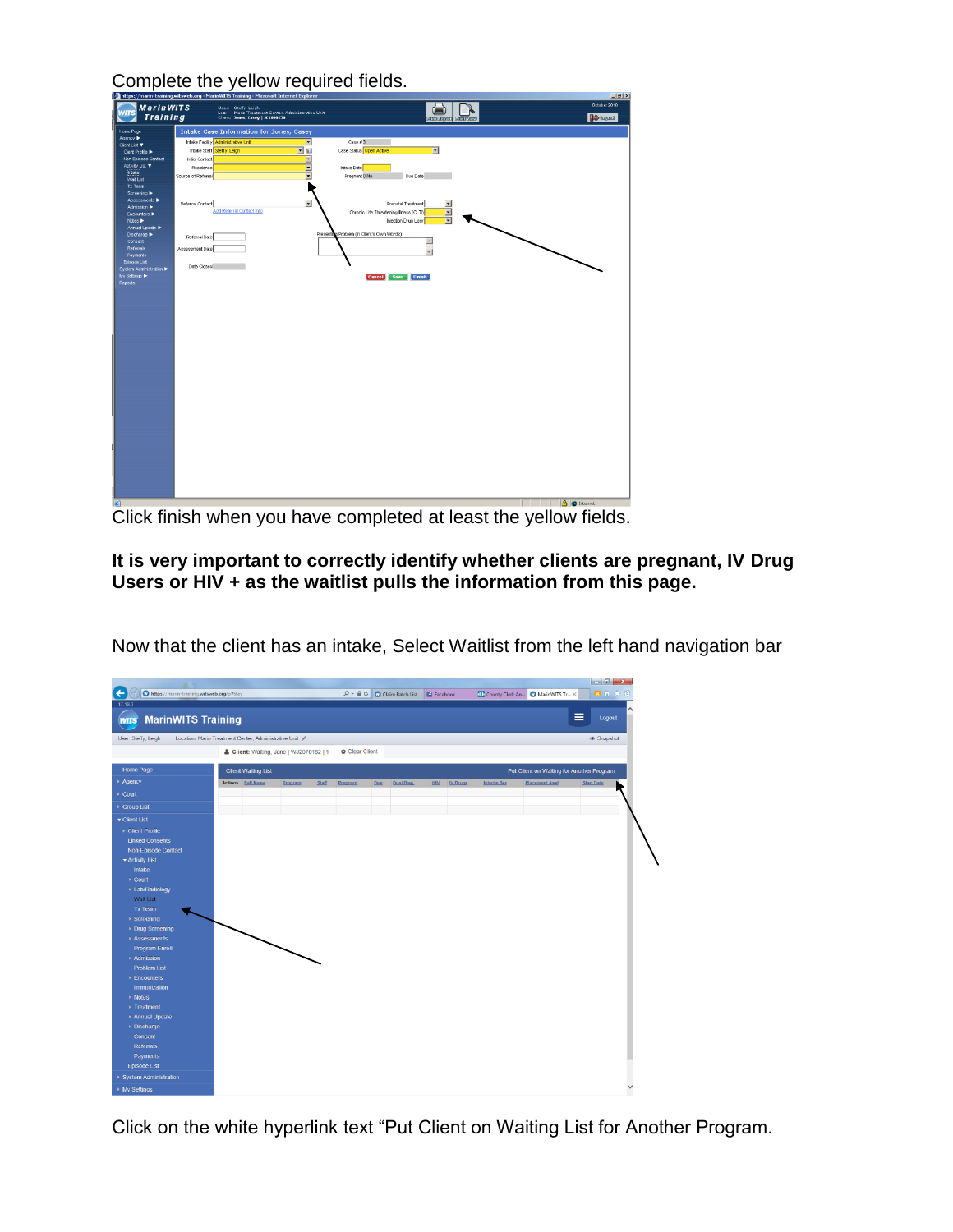Complete the following sections of the waitlist:

| https://marin-training.witsweb.org/p#stay<br>←                              |                                                     | $\mathcal{P}$ $\bullet$ $\mathbf{A}$ $\bullet$ $\mathbf{C}$ Claim Batch List <b>F</b> Facebook |                                        |                        |               | 1 County Clerk An MarinWITS Tr X | 日价大数     |  |
|-----------------------------------------------------------------------------|-----------------------------------------------------|------------------------------------------------------------------------------------------------|----------------------------------------|------------------------|---------------|----------------------------------|----------|--|
| 17.19.0                                                                     |                                                     |                                                                                                |                                        |                        |               |                                  |          |  |
| <b>MarinWITS Training</b><br><b>WITS</b>                                    |                                                     |                                                                                                |                                        |                        |               | ≡                                | Logout   |  |
| User: Steffy, Leigh   Location: Marin Treatment Center, Administrative Unit |                                                     |                                                                                                |                                        |                        |               |                                  | Snapshot |  |
|                                                                             | & Client: Waiting, Jane   WJ2070182   1             | <b>O</b> Clear Client                                                                          |                                        |                        |               |                                  |          |  |
| Home Page                                                                   | <b>Client Wait List</b>                             |                                                                                                |                                        |                        |               |                                  |          |  |
| ▶ Agency                                                                    | <b>Agency Marin Treatment Center</b>                |                                                                                                |                                        |                        |               |                                  |          |  |
| ▶ Court                                                                     | <b>Facility Administrative Unit</b>                 |                                                                                                |                                        |                        |               |                                  |          |  |
| ▶ Group List                                                                | Select Program                                      | v                                                                                              |                                        |                        |               |                                  |          |  |
| $\blacktriangleright$ Client List                                           | Select Staff                                        |                                                                                                |                                        |                        |               |                                  |          |  |
|                                                                             | Modality                                            |                                                                                                |                                        |                        |               |                                  |          |  |
| ▶ Client Profile                                                            | 鯔<br>Wait Start Date 7/6/2015<br>饂<br>Wait End Date |                                                                                                |                                        |                        |               |                                  |          |  |
| <b>Linked Consents</b>                                                      | Added to Wait List By Steffy, Leigh                 | $\forall$                                                                                      |                                        |                        |               |                                  |          |  |
| Non-Episode Contact                                                         |                                                     |                                                                                                |                                        |                        |               |                                  |          |  |
| $\blacktriangledown$ Activity List                                          | Dually Diagnosed?<br>$\mathbf v$                    |                                                                                                | Assistance Needed to Place This Client | $\mathbb {V}$          |               |                                  |          |  |
| Intake<br>$\triangleright$ Court                                            | Client is Injecting No.                             |                                                                                                | Referred to Interim Services           | $\bar{\mathbf{v}}$     |               |                                  |          |  |
| ▶ Lab/Radiology                                                             | Client is Pregnant 1-Yes                            |                                                                                                |                                        | <b>HIV Positive No</b> |               |                                  |          |  |
| <b>Wait List</b>                                                            | Due Date 1/8/2016                                   |                                                                                                |                                        |                        |               |                                  |          |  |
| Tx Team                                                                     | Removed From Wait List By                           |                                                                                                |                                        |                        |               |                                  |          |  |
| $\triangleright$ Screening                                                  | Reason                                              |                                                                                                |                                        |                        |               |                                  |          |  |
| ▶ Drug Screening                                                            | Comments                                            |                                                                                                |                                        |                        |               |                                  |          |  |
| ▶ Assessments                                                               |                                                     |                                                                                                |                                        |                        |               |                                  |          |  |
| <b>Program Enroll</b>                                                       | <b>Admit Client</b>                                 |                                                                                                |                                        |                        |               |                                  |          |  |
| Admission                                                                   |                                                     |                                                                                                |                                        | Save<br>Cancel         | <b>Finish</b> |                                  |          |  |
| <b>Problem List</b>                                                         |                                                     |                                                                                                |                                        |                        |               |                                  |          |  |
| ▶ Encounters                                                                |                                                     |                                                                                                |                                        |                        |               |                                  |          |  |
| Immunization                                                                |                                                     |                                                                                                |                                        |                        |               |                                  |          |  |
| ▶ Notes                                                                     |                                                     |                                                                                                |                                        |                        |               |                                  |          |  |
| Treatment                                                                   |                                                     |                                                                                                |                                        |                        |               |                                  |          |  |
| ▶ Annual Update                                                             |                                                     |                                                                                                |                                        |                        |               |                                  |          |  |
| Discharge                                                                   |                                                     |                                                                                                |                                        |                        |               |                                  |          |  |
| Consent                                                                     |                                                     |                                                                                                |                                        |                        |               |                                  |          |  |
| Referrals                                                                   |                                                     |                                                                                                |                                        |                        |               |                                  |          |  |
| Payments                                                                    |                                                     |                                                                                                |                                        |                        |               |                                  |          |  |
| <b>Episode List</b>                                                         |                                                     |                                                                                                |                                        |                        |               |                                  |          |  |
| ▶ System Administration                                                     |                                                     |                                                                                                |                                        |                        |               |                                  |          |  |
| ▶ My Settings                                                               |                                                     |                                                                                                |                                        |                        |               |                                  |          |  |

Selct Program: This will give a list of programs offered by your agency.

Wait Start Date: This is the intake date or date of first request for services.

Please be sure to complete both the Dually Diagnosed and the Referred to Interim Services dropdowns. Please remember that all priority populations must be provided with interim services during their waitlist.

Click Finish when you have completed this section.